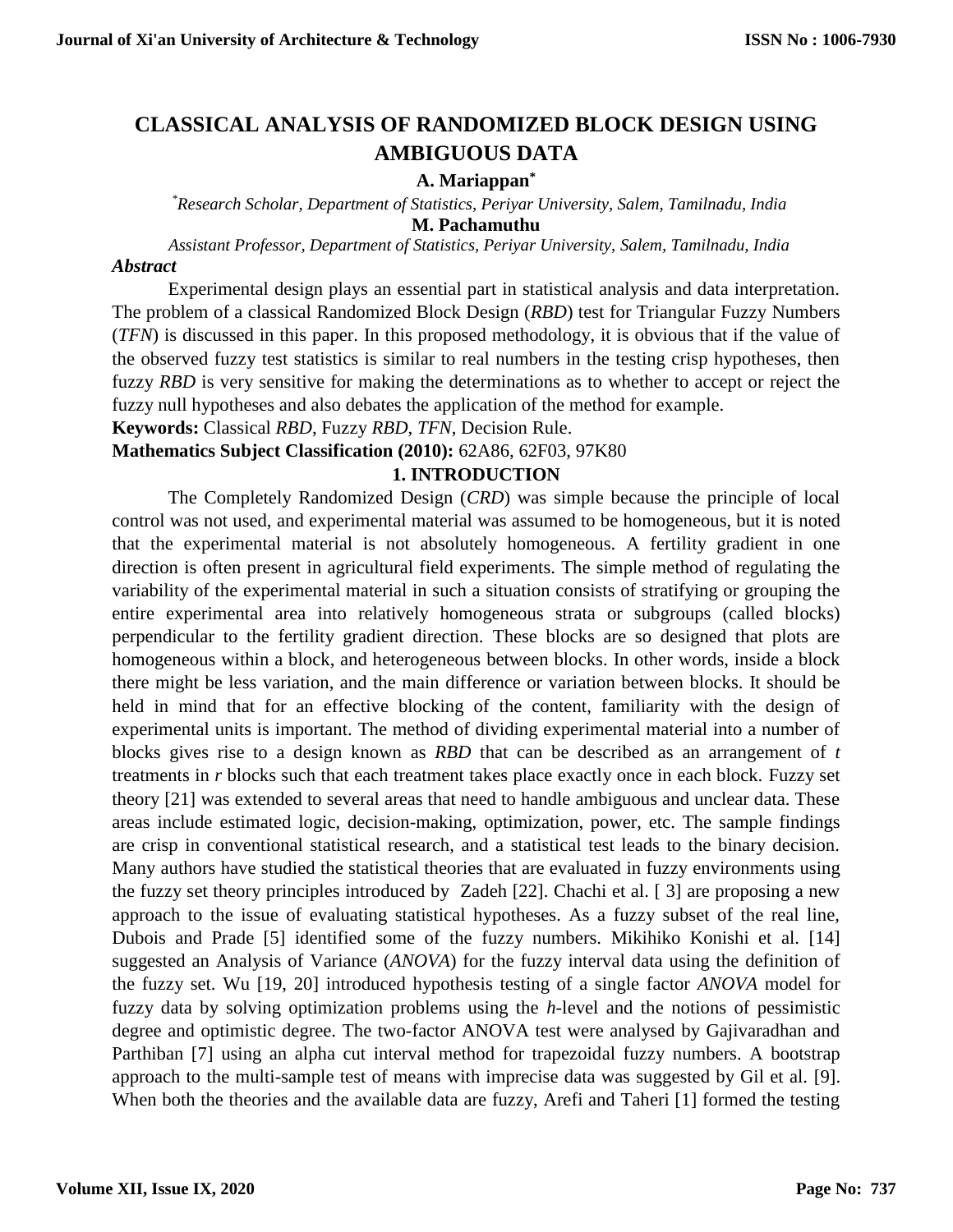hypothesis. Filzmoser and Viertl [6], proposed to test hypotheses on the fuzzy *p* value with fuzzy data. Nakama et al. [15] Discuss derive statistical tests that are ideal for testing the null hypotheses, and develop a bootstrap scheme to estimate the *p* values of the test statistics observed. Mariappan and Pachamuthu [2020] suggested the statistical testing of hypotheses for fuzzy *CRD* using *TFN*. The classical *RBD* model for *TFN* is analyzed in this paper using a numerical example.

#### **2. PRELIMINARIES**

#### *2.1 Triangular Fuzzy Number*

A triangular fuzzy number  $\overline{A}$  is a fuzzy number fully specified by tribles  $(a,b,c)$  such that  $a \leq b \leq c$  with membership function defined as

$$
\mu_{\tilde{A}}(x) = \begin{cases}\n0 & \text{if } x \le a \\
\frac{x-a}{b-a} & \text{if } a \le x \le b \\
\frac{x-c}{b-c} & \text{if } b \le x \le c \\
0 & \text{if } x \ge c\n\end{cases}
$$

where *a* is the indicates of lower point, *b* is the indicates of centre point and *c* is the indicates of upper point.

The triangular fuzzy number is represented diagramatically as



The form of a fuzzy interval number can be expressed as a triangular fuzzy number

follows: 
$$
\tilde{A} = \left[ \left\{ (b-a)r + a \right\}^L; \left\{ (b-c)h + c \right\}^U \right]; 0 \le h, r \le 1
$$

where  $r$  is the level of pessimistic and  $h$  is the level of optimistic of the fuzzy numbers  $A = (a, b, c)$ .

#### **3. CLASSICAL** *RBD*

Through proving the local control (blocking) measure in the design, an increase in *CRD* can be obtained. One such design is entirely *RBD*. *ANOVA* technique for two-way data classification is applicable to the *RBD* layout experiment. The data obtained from the experiment is graded by two factors namely treatments and blocks according to different levels. For *RBD*, the linear model is described by

$$
y_{ij} = \mu + a_i + b_j + e_{ij}; i = 1, 2, ..., t; j = 1, 2, ..., b
$$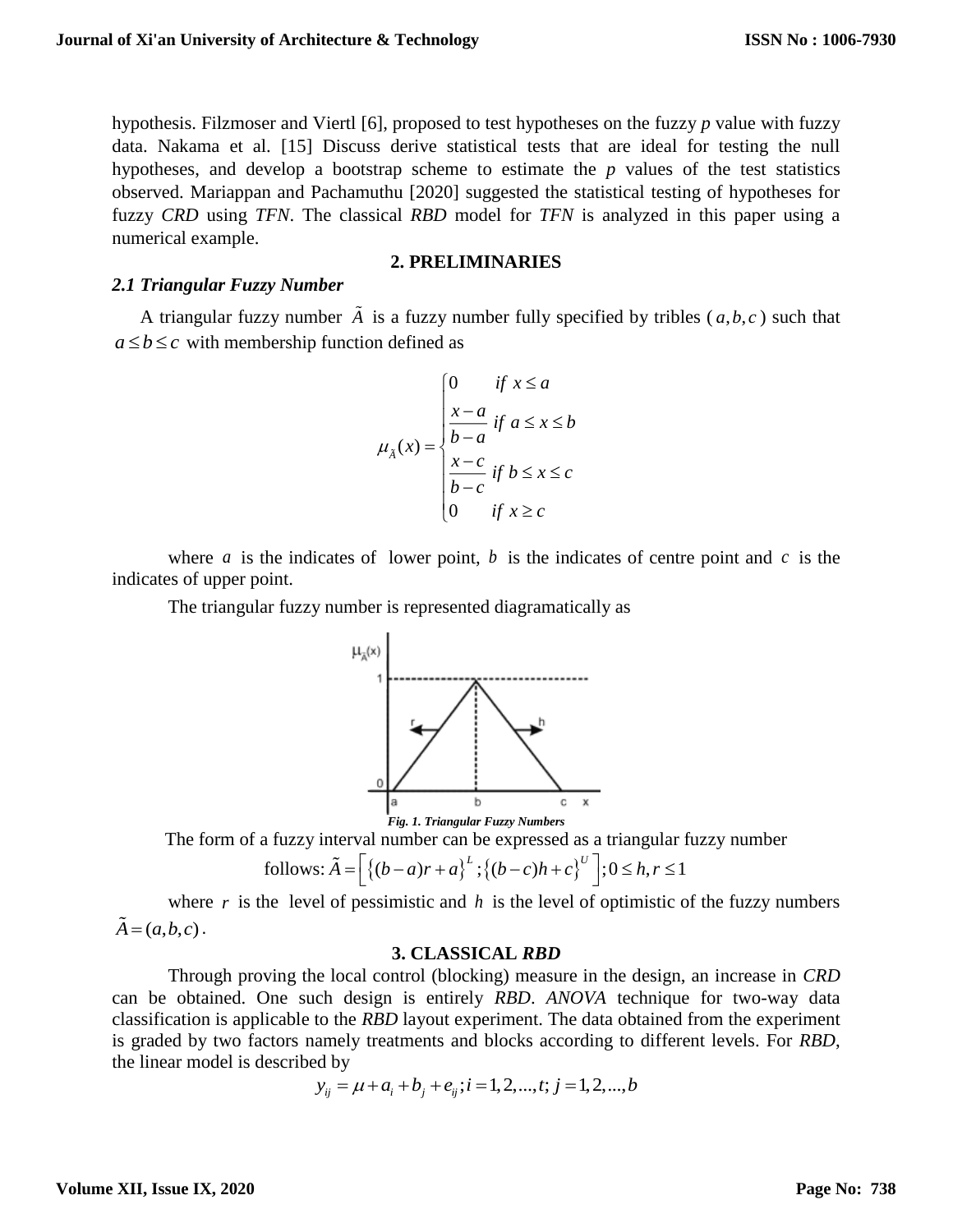where,  $y_{ij}$  is the observations corresponding to the *i*<sup>th</sup> treatment and *j*<sup>th</sup> block,  $\mu$  is the general mean effect which is fixed,  $a_i$  is the fixed effect due to the  $i^h$  treatment,  $b_j$  is the fixed effect due to the  $j<sup>th</sup>$  block and  $e_{ij}$  is the random error effect. To determine whether the factor level means  $\mu_i$  equal or not. The following testing hypotheses are known as

 $H_0: \mu_1 = \mu_2 = \mu_3 = \mu_4$  against  $H_1$ : not all  $\mu_i$  are equal

Let  $\sum y_{ii} = y_{...}$ *tb ij ij*  $\sum y_{ij} = y_i = G$  be the grand total of *tb* observations,  $\sum y_{ij} = y_i$ . *tb ij i i ij*  $\sum y_{ij} = y_i = T_i$  be the  $i^{th}$  treatment total,  $\sum y_{ii} = y_{ii}$ *tb ij j j ij*  $\sum_{i=1}^{b} y_{ij} = y_{ij} = B_j$  is the *j*<sup>th</sup> block total and also  $cf = \frac{G^2}{L^2}$  $cf = \frac{G}{kr}$ . Then, the various sum of squares, mean sum of squares and *F* Ratio listed given below:  $\frac{1}{2}$   $\frac{1}{2}$   $G^2$ *SST ij ij*  $SST = Q_{SST} = \sum_{ii}^{ib} y_{ij}^2 - \frac{G^2}{kr}$  which has  $(tb-1) df$ ,  $t_{SSBTR} = \sum_{i}^{tb} \frac{T_i^2}{T_i} - \frac{G^2}{T_i}$ *ij*  $SSBTR = Q_{SSBTR} = \sum_{ii}^{ib} \frac{T_i^2}{r} - \frac{G^2}{kr}$  which has  $(t-1)$ *df* ,  $\frac{1}{SSB} = \sum_{i}^{tb} \frac{B_i^2}{I} - \frac{G^2}{I}$ *ij*  $B^{\scriptscriptstyle\tiny \pm}_i$  *G*  $SSB = Q_{SSB} = \sum_{i} \frac{D_i}{k} - \frac{G}{kr}$  which has  $(b-1)$  *df*,  $SSE = Q_{SSE} = Q_{SST} - Q_{SSBTR} - Q_{SSBB}$  which has  $(t-1)(b-1)$  *df*,  $(t-1)$ *SSBTR MSBTR*  $=\frac{33211}{(t-1)}$ ,  $(b-1)$ *SSBB MSBB*  $=\frac{35 BD}{(b-1)},$  $(t-1)(b-1)$ *SSE MSE*  $=\frac{SSE}{(t-1)(b-1)},\;\;F_{BTR}=\frac{MSBTR}{MSE}$  $=\frac{MSEH}{MSE}$  and

$$
F_{BB} = \frac{MSBB}{MSE}.
$$

In the ANOVA table, all these values are referred to and inferences are drawn.

|                           |              | SS                                  | <b>MSS</b>   | F Ratio   |
|---------------------------|--------------|-------------------------------------|--------------|-----------|
| <b>Between Treatments</b> | $(t-1)$      | $\mathcal{Q}_{SSBTR}$               | <b>MSBTR</b> | $F_{BTR}$ |
| <b>Between Blocks</b>     | $(b-1)$      | $\mathcal{Q}_{SSBB}$                | <b>MSBB</b>  | $F_{BB}$  |
| <b>Experimental Error</b> | $(t-1)(b-1)$ | $\mathcal{Q}_{\textit{\text{SSE}}}$ | <b>MSE</b>   |           |
| Total                     | $(tb-1)$     |                                     |              |           |

**Table – 1.** *ANOVA* **Table for Crisp** *RBD*

# *3.1 Decision Rule of Between Treatments and Between Blocks*

The decision rules of *F* test to accept or reject between treatments and between blocks at  $\alpha$ % significance level the null hypothesis and alternative hypothesis. Suppose that if  $F_T < F_C$ , [where  $F_T$  is the tabulated value for  $(t-1)$ ,  $(t-1)(b-1)$  and  $(b-1)$ ,  $(t-1)(b-1)$  degrees of freedom, and  $F_c$  is the calculated value], then the null hypothesis  $H_0$  is rejected. Otherwise, alternative hypothesis  $H_0$  is rejected.

# *3.2 Fuzzy Technique of RBD*

The triangular fuzzy approach to the fuzzy statistical analysis of *RBD*. Throughout this case, the data recorded as well as the observations are regarded as *TFN*. Below is the mathematical general linear model:

$$
\tilde{y}_{ij} = \tilde{\mu} + \tilde{a}_i + \tilde{b}_j + e_{ij}; i = 1, 2, ..., t; j = 1, 2, ..., b
$$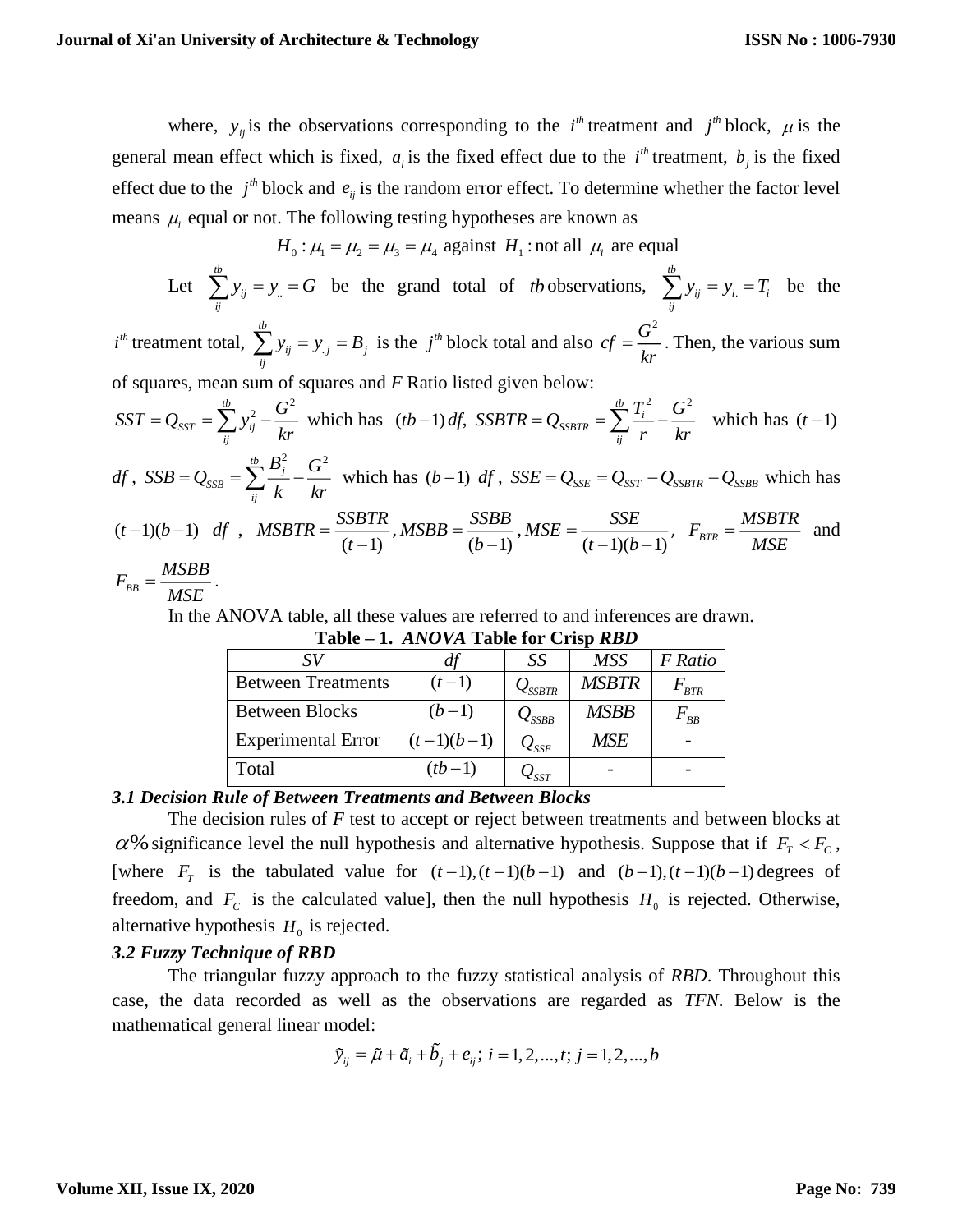In the fuzzy interval *RBD* models, the general linear model of classical *RBD* is classified; the fuzzy lower and upper level models are regarded as:  $\tilde{y}_{ij}^L = (\tilde{\mu})_r^L + (\tilde{a}_i)_r^L + (b_j)_r^L + (\varepsilon_{ij})_r^L$  and  $\tilde{y}_{ij}^U = (\tilde{\mu})_h^U + (\tilde{\alpha}_i)_h^U + (\tilde{\beta}_j)_h^U + (\varepsilon_{ij})_h^U$  in which  $(\tilde{y}_{ij})_r^L$  and  $(\tilde{y}_{ij})_h^U$  is the observation corresponding to the *i*<sup>th</sup> level of factor A and *j*<sup>th</sup> level of factor B.  $(\tilde{\mu})_r^L$  and  $(\tilde{\mu})_h^U$  is the general mean effect which is fixed.  $(\tilde{a}_i)^L$  and  $(\tilde{a}_i)^U$  is the fixed effect due to the  $i^h$  level of factor A.  $(b_j)^L$  and  $(b_j)_h^U$  is the fixed effect due to the  $j^h$  level of factor B.  $(\tilde{\varepsilon}_{ij})_r^L$  and  $(\tilde{\varepsilon}_{ij})_h^U$  is the random error effect which is independent identically distributed (*iid*) with mean is 0 and constant variance is  $\sigma^2$ ; *i* = 1, 2,..., *t* and *j* = 1, 2,..., *b*. After this, to test the lower and upper level model and the fuzzy null hypotheses and fuzzy alternative hypotheses respectively, utilizing classical RBD methods. The simplest the fuzzy null hypotheses  $H_0: \tilde{\mu}_1 = \tilde{\mu}_2 = ... = \tilde{\mu}_r$  against the fuzzy alternative hypotheses  $H_1: \tilde{\mu}_1 \neq \tilde{\mu}_2 \neq ... \neq \tilde{\mu}_r$ . This implies the following two sets (Lower and Upper levels) of hypotheses are given below

### *3.3 Fuzzy Hypotheses of Lower and Upper Level Models*

The fuzzy null hypotheses of between treatment and between block is  $H_0^L$ :  $\tilde{\mu}_1^L = \tilde{\mu}_2^L = ... = \tilde{\mu}_r^L$  against the fuzzy alternative hypotheses between treatment and between block is  $\tilde{H}_1^L : \tilde{\mu}_1^L \neq \tilde{\mu}_2^L \neq ... \neq \tilde{\mu}_r^L$ .

The fuzzy null hypotheses of between treatment and between block is  $H_0^U$ :  $\tilde{\mu}_1^U = \tilde{\mu}_2^U = ... = \tilde{\mu}_r^U$  against the fuzzy alternative hypotheses of between treatment and between block is  $\tilde{H}_1^U : \tilde{\mu}_1^U \neq \tilde{\mu}_2^U \neq ... \neq \tilde{\mu}_r^U$ .

In *TFN* pessimistic and optimistic for the fuzzy lower and upper level models from the null hypothesis of acceptance or rejection direction levels. Through the use of triangular fuzzy lower and upper levels formulas are  $(b_{ij} - a_{ij})r + a_{ij}$  where  $0 \le i \le t; 0 \le j \le b$  and  $(b_{ij} - c_{ij})h + c_{ij}$  where  $0 \le i \le t; 0 \le j \le b$ . (Note that  $r^L = 1$  and  $h^U = 1$ , centre level). Then the required formula for lower level of fuzzy *RBD* is given below:

$$
SST_r^L = \sum_{i=1}^t \sum_{j=1}^b [(\tilde{y}_{ij})_r^L] - \frac{[(\tilde{y}_{..}^2)_r^L]}{tb}, \quad SSBTR_r^L = \sum_{i=1}^t \frac{[(\tilde{y}_{i.}^2)_r^L]}{b} - \frac{[(\tilde{y}_{..}^2)_r^L]}{tb}
$$
  
\n
$$
SSBB_r^L = \sum_{j=1}^b \frac{[(\tilde{y}_{i.}^2)_h^U]}{t} - \frac{[(\tilde{y}_{..}^2)_h^U]}{tb}, \quad SSE_r^L = SST_r^L - SSBTR_r^L - SSBB_r^L
$$
  
\n
$$
MSBTR_r^L = \frac{SSBTR_r^L}{(t-1)}, \quad MSBB_r^L = \frac{SSBB_r^L}{(b-1)} \quad \text{and} \quad MSE_r^L = \frac{SSE_r^L}{(t-1)(b-1)}
$$
  
\n
$$
(\tilde{F}_{BTR})_r^L = \frac{MSBTR}{MSE} \quad \text{and} \quad (\tilde{F}_{BB})_r^L = \frac{MSBB}{MSE}
$$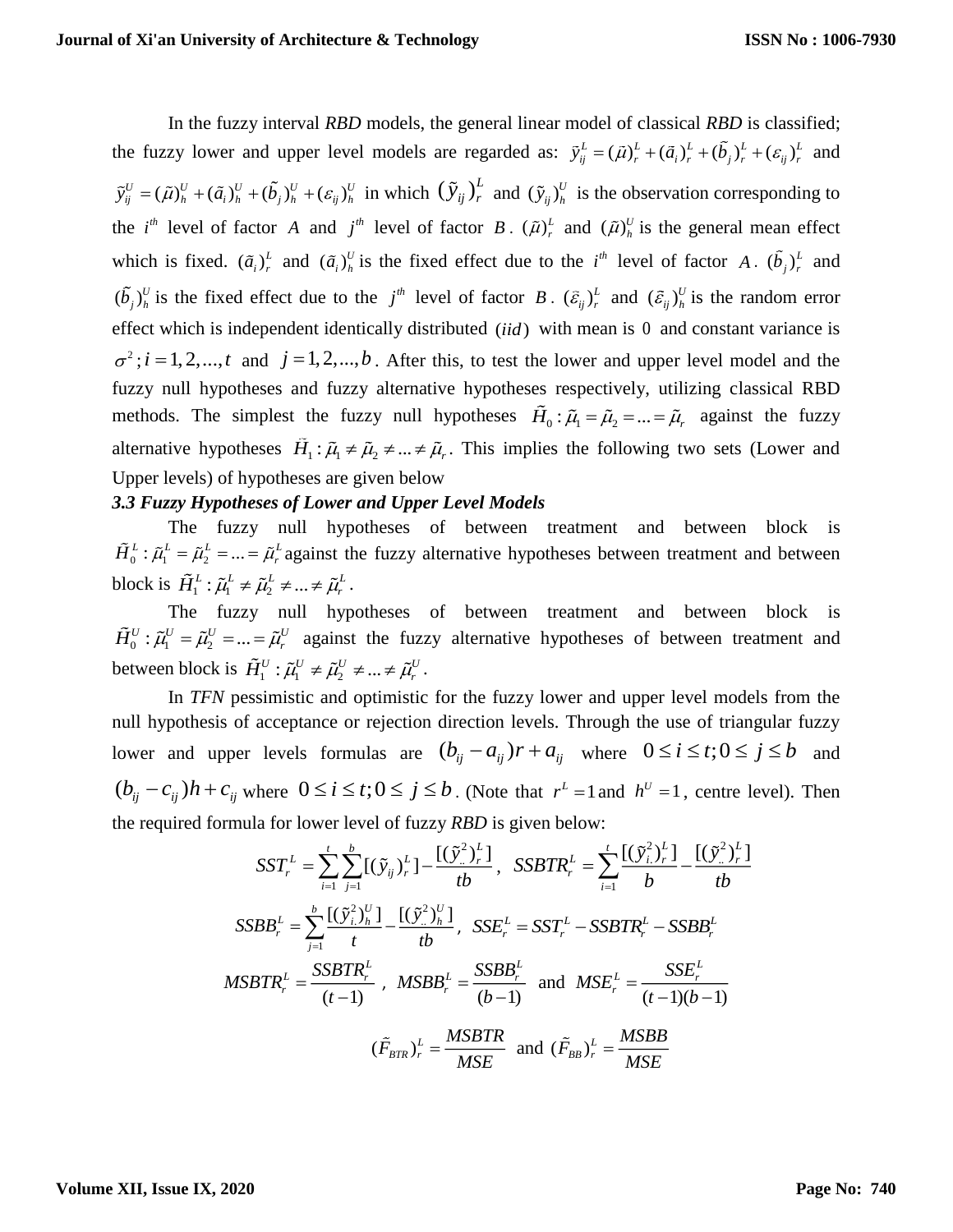In the lower level of *ANOVA* table for fuzzy *RBD* table, all these values are represented and fuzzy decision rule is drawn.

|                           | df           | SS            | <b>MSS</b>     | $F - Ratio$                                                     |
|---------------------------|--------------|---------------|----------------|-----------------------------------------------------------------|
| <b>Between Treatments</b> | $(t-1)$      | $SSBTR_r^L$   | $MSBTR_{r}^L$  | $(\tilde{F}_{\scriptscriptstyle RTR})_{\scriptscriptstyle r}^L$ |
| <b>Between Blocks</b>     | $(b-1)$      | $SSBB^L$      | $MSBB_{r}^{L}$ | $(\tilde{F}_{_{RB}})^L_r$                                       |
| <b>Experimental Error</b> | $(t-1)(p-1)$ | $SSE_{r}^{L}$ | $MSE_{r}^{L}$  |                                                                 |
| Total                     | $(tb-1)$     | $SST^L$       |                |                                                                 |

**Table – 2.** *ANOVA* **Table for Lower Level of Fuzzy** *RBD*

Similarly, upper level models of ambiguous *RBD* can write formulas and tables so formulas and tables could be avoided.

*3.4 Fuzzy Decision Rule of (Lower and Upper levels) Between Treatments and Between Blocks*

Suppose that if  $F_T < F_C$ , [where  $F_T$  is the tabulated value for  $(t-1)$ ,  $(t-1)(b-1)$  and  $(b-1)$ ,  $(t-1)(b-1)$  degrees of freedom, and  $F_c$  is the calculated value (using 3.1)], then the fuzzy null hypotheses of lower level for  $H_0^L$  and fuzzy null hypotheses of upper level for  $H_0^U$  is rejected for  $0 \le r^L \le r$  where  $0 \le r$  is  $1$  and  $0 \le h^U \le h$  where  $0 \le h$  is  $1$ . Otherwise, fuzzy alternative hypotheses of lower level for  $H_0^L$  and fuzzy alternative hypotheses of upper level for  $\tilde{H}_{0}^{U}$  is rejected for  $0 \leq h^{U} \leq h_{T}$  where  $0 \leq h_{T} \leq 1$ .

The proposed classical technique for evaluating *RBD* model fuzzy hypotheses with fuzzy data is illustrated with an example below.

#### **4. APPLICATIONS**

In our study, to collect the yields of primary data groundnut varieties at Omalur, Salem District of Tamilnadu. Three replicates of various groundnut varieties (TMV 2, TMV 7, VRI 2) in kilograms and four yields of (Y1, Y2, Y3, Y4). Via an *RBD*, with four replications of groundnut in kilograms for yields per plot, three varieties of crops are tested, the layout being *TFN* due to certain work friction is given as below.

| Varieties of     | Yields in kilograms |                       |          |          |
|------------------|---------------------|-----------------------|----------|----------|
| Groundnut        | Y1                  | Y2.                   | Y3       | Y4       |
| TMV <sub>2</sub> | 56,58,60            | 54,58,62              | 53,56,59 | 54,58,62 |
| TMV 7            | 58,60,62            | 53,58,63              | 56,59,62 | 57,60,63 |
| VRI <sub>2</sub> |                     | $59,62,65$   58,60,62 | 57,60,63 | 57,59,61 |

**Table – 3. Table for Classical** *RBD* **using** *TFN*

To test if there is any substantial difference between the production of the groundnut varieties in the yields in kilograms per plot. Let  $\tilde{\mu}_i$  be the mean number of yields in kilograms per plots for the *i*<sup>th</sup> varieties of groundnut. Now, the null hypothesis,  $\tilde{H}_0$ :  $\tilde{\mu}_1 = \tilde{\mu}_2 = \tilde{\mu}_3 = \tilde{\mu}_4$  and the alternative hypothesis,  $H_1$ : not all  $\tilde{\mu}_i$ 's are equal.

 $H_0$ : To test whether groundnut varieties do not vary significantly with respect to yields.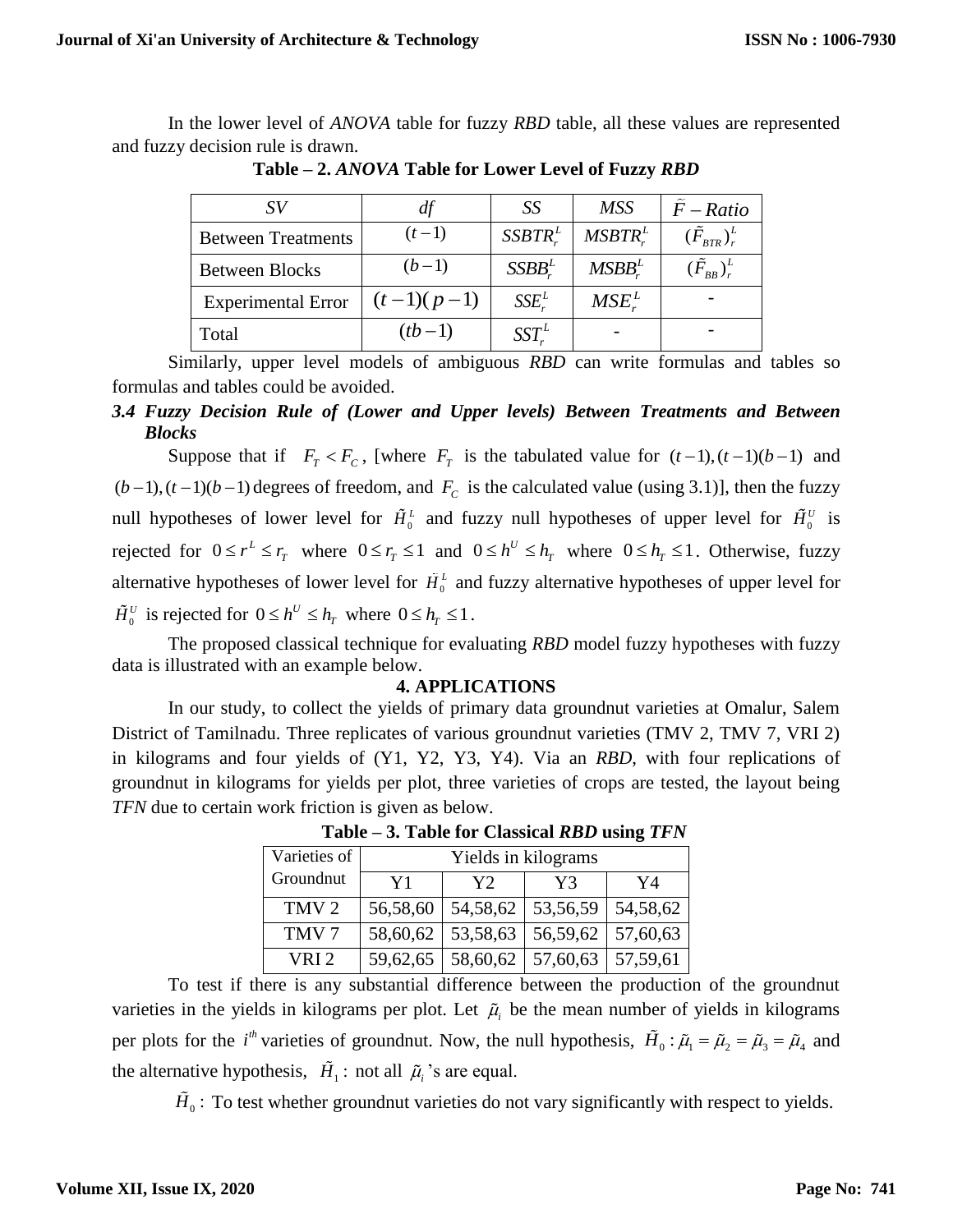$H_1$ : To test if groundnut varieties vary significantly with respect to yields.

Let us consider the lower level model is given below

### *4.1 Lower Level Model*

|                                                                    | Varieties of     | Yields in kilograms |           |                   |           |  |
|--------------------------------------------------------------------|------------------|---------------------|-----------|-------------------|-----------|--|
|                                                                    | Groundnut        | Y1                  | Y2        | Y3                | Y4        |  |
|                                                                    | TMV <sub>2</sub> | $2r + 56$           | $4r + 54$ | $3r + 53$         | $4r + 54$ |  |
|                                                                    | TMV <sub>7</sub> | $2r + 58$           | $5r + 53$ | $3r+56$           | $3r + 57$ |  |
|                                                                    | VRI <sub>2</sub> | $3r + 59$           | $2r+58$   | $3r+57$   $2r+57$ |           |  |
| $SST_r^L = 10r^2 - 30r + 46$ , $SSBTR_r^L = 1.5r^2 - 10.5r + 24.5$ |                  |                     |           |                   |           |  |
| $SSBB_r^L = 2.67r^2 - 10.67r + 12.67$ ,                            |                  |                     |           |                   |           |  |

# **Table – 4. Table for Upper Level Model**

$$
SSE_r^L = 5.83r^2 - 8.83r + 8.83 \text{ MSBTR}_r^L = 0.75r^2 - 5.25r + 12.25,
$$
  
\n
$$
MSBB_r^L = 0.89r^2 - 3.56r + 4.22, \text{MSE}_r^L = 0.97r^2 - 1.47r + 1.47
$$
  
\n
$$
(\tilde{F}_{BTR})_r^L = \frac{0.75r^2 - 5.25r + 12.25}{0.97r^2 - 1.47r + 1.47}, \quad (\tilde{F}_{BB})_r^L = \frac{0.89r^2 - 3.56r + 4.22}{0.97r^2 - 1.47r + 1.47}
$$

# *4.2 Fuzzy Decision Rule of Between Treatments*

If  $\tilde{F}_r^L > F_T$ , for all  $r; 0 \le r \le 1$  where  $F_T = 5.14$  is the *F* table value of  $\alpha$  at 5% level of significance with  $(2,6) df$  then, the fuzzy null hypotheses  $H_0^L$  is rejected for the  $r; 0 \le r \le 1$ . Thus, the disparity between the treatments is substantial. Therefore, groundnut varieties vary greatly in yields.

# *4.3 Fuzzy Decision Rule of Between Blocks*

If  $\tilde{F}_r^L < F_T$ , for all  $r; 0 \le r \le 1$  where  $F_T = 4.76$  is the F table value of  $\alpha$  at 5% level of significance with  $(3,6) df$  then, the fuzzy null hypotheses  $H_0^L$  is accepted for the  $r: 0 \le r \le 1$ . Furthermore, the difference between treatments is not significant. Therefore, the groundnut varieties are not substantially different in terms of yields.

Let us consider the upper level model is given below

# *4.4 Upper Level Model*

| Varieties of     | Yields in kilograms |          |          |          |
|------------------|---------------------|----------|----------|----------|
| Groundnut        | Y1                  | Y2.      | Y3       | Y4       |
| TMV <sub>2</sub> | $-2h+60$            | $-4h+62$ | $-3h+59$ | $-4h+62$ |
| TMV <sub>7</sub> | $-2h+62$            | $-5h+63$ | $-3h+62$ | $-3h+63$ |
| VRI 2.           | $-3h+65$            | $-2h+62$ | $-3h+63$ | $-2h+61$ |

**Table – 5. Table for Upper Level Model**

Likewise, upper level models of ambiguous *RBD* use formula and table, thus avoiding calculation.

# *4.5 Fuzzy Decision Rule of Between Treatments*

If  $F_T > F_h^U$ , for all  $h$ ; $0 \le h \le 1$  where  $F_T = 5.14$  is the *F* table value of  $\alpha$  at 5% level of significance with  $(2,6)$  *df* then, the fuzzy null hypotheses  $\hat{H}_0^U$  is accepted for the  $h$ ;  $0 \le h \le 1$ .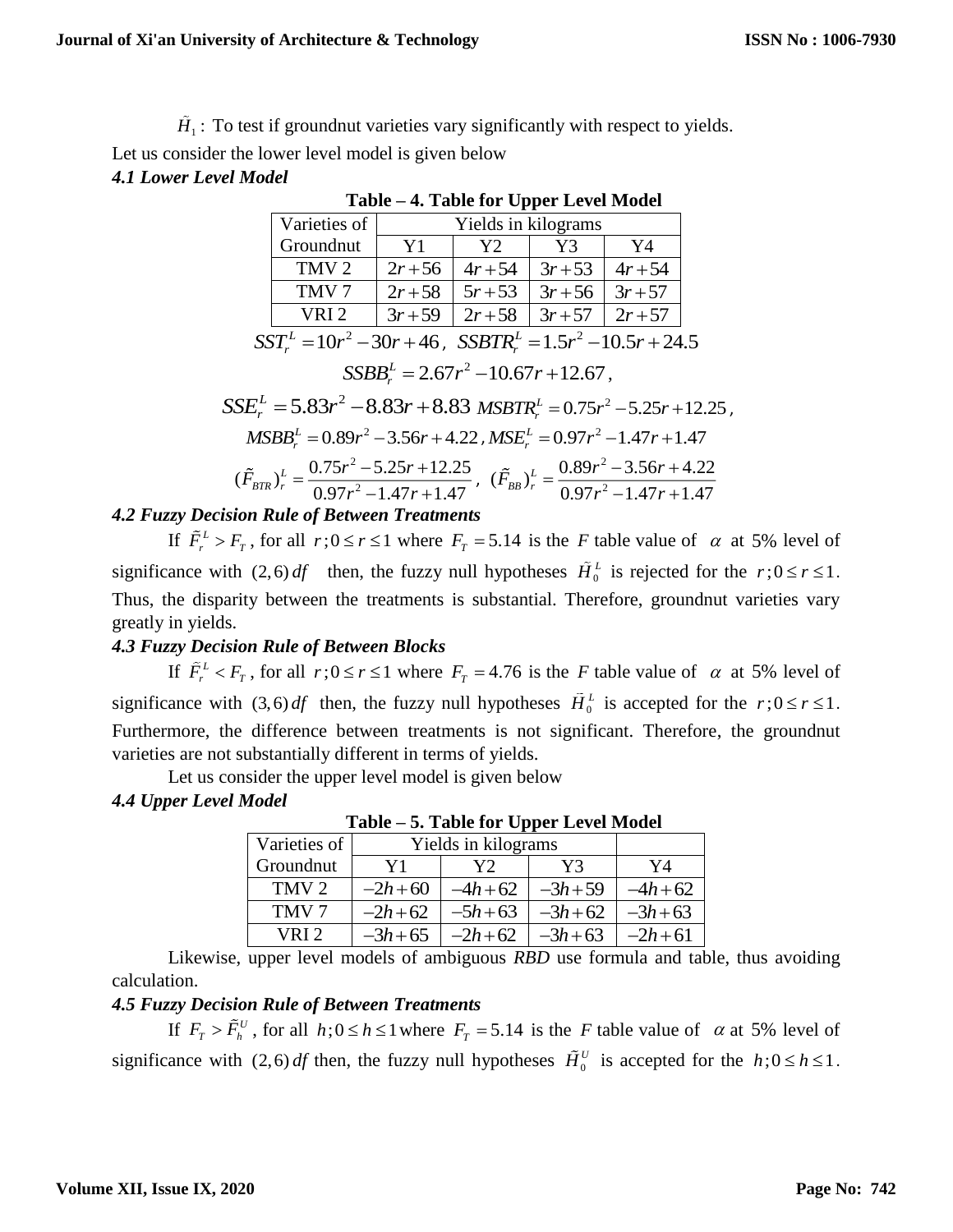Consequently, the disparity between treatments is not significant. Therefore, with regard to yields in kilograms, groundnut varieties do not vary significantly.

### *4.6 Fuzzy Decision Rule of Between Blocks*

If  $F_T > F_h^U$ , for all  $h$ ;  $0 \le h \le 1$  where  $F_T = 8.14$  is the *F* table value of  $\alpha$  at 5% level of significance with  $(6,3)$  *df* then, the null hypothesis of the  $H_0^U$  is accepted for the  $h$ ;  $0 \le h \le 1$ . Therefore, the discrepancy between treatments is not significant. Consequently, with regard to yields in kilograms, groundnut varieties do not vary significantly.

Therefore, so because fuzzy null hypotheses between treatments  $H_0^L$  and  $H_0^U$  of the lower level data is rejected and upper level data is accepted for all  $r$ *;*  $0 \le r \le 1$  and  $h$ *;*  $0 \le h \le 1$ (note that null hypotheses of accepted or rejected at  $r = 1$  and  $h = 1$ , that is the centre level), the between blocks of fuzzy null hypothesis  $H_0^L$  and  $H_0^U$  of the lower and upper level data is accepted for all  $r$ ;  $0 \le r \le 1$  and  $h$ ;  $0 \le h \le 1$  the fuzzy null hypotheses  $H_0$  of the fuzzy *RBD* model is accepted and rejected for all  $r$ ;  $0 \le r \le 1$  and  $h$ ;  $0 \le h \le 1$ . Thus, we conclude that four yields of groundnut kilograms are equal if  $r$ ;  $0 \le r \le 1$  and  $h$ ;  $0 \le h \le 1$ .

#### **V. CONCLUSION**

A statistical test of the hypothesis for *RBD* model using *TFN* for fuzzy data is suggested in this study. Can make a decision on the fuzzy *RBD* model hypothesis based on the hypothesis determinations of two crisp *RBD* models. Since our fuzzy test is rather than standard significance tests, it appears to be a useful method in circumstances with imprecise data and also extend the crisp *RBD* to *LSD*, *BIBD*, *PBIBD* for fuzzy environments.

### **REFERENCES**

- [1] M. Arefi and S.M. Taheri, Testing Fuzzy Hypotheses Using Fuzzy Data Based on Fuzzy Test Statistic, Journal of Uncertain Systems Vol.5, No.1, pp.45-61, (2011).
- [2] S. Chanas, On the interval approximation of a fuzzy numbers, Fuzzy sets and Systems, 102, (1999), 221-226.
- [3] J. Chachi, S. M. Taheri and R. Viertl, Testing Statistical Hypotheses based on Fuzzy Confidence Intervals, Forschungsbericht SM-2012-2, Technische Universitat Wien, Austria, (2012).
- [4] D. Dubois and H. Prade, Fuzzy Sets and Systems: Theory and Application, Academic Press, New York, (1980).
- [5] D. Dubois and H. Prade, Operations on fuzzy numbers, International Journal of System Science, 9, (1978), 613-626.
- [6] P. Filzmoser and R. Viertl, Testing Hypotheses with Fuzzy Data: The Fuzzy P value, Metrika, 59, (2009), 21-29.
- [7] P. Gajivaradhan and S. Parthiban, A Comparative Study of Two Factor ANOVA Model Under Fuzzy Environments using Trapezoidal Fuzzy Numbers, International Journal of Fuzzy Mathematical Archive, Vol. 10, No. 1, (2016), 1-25.